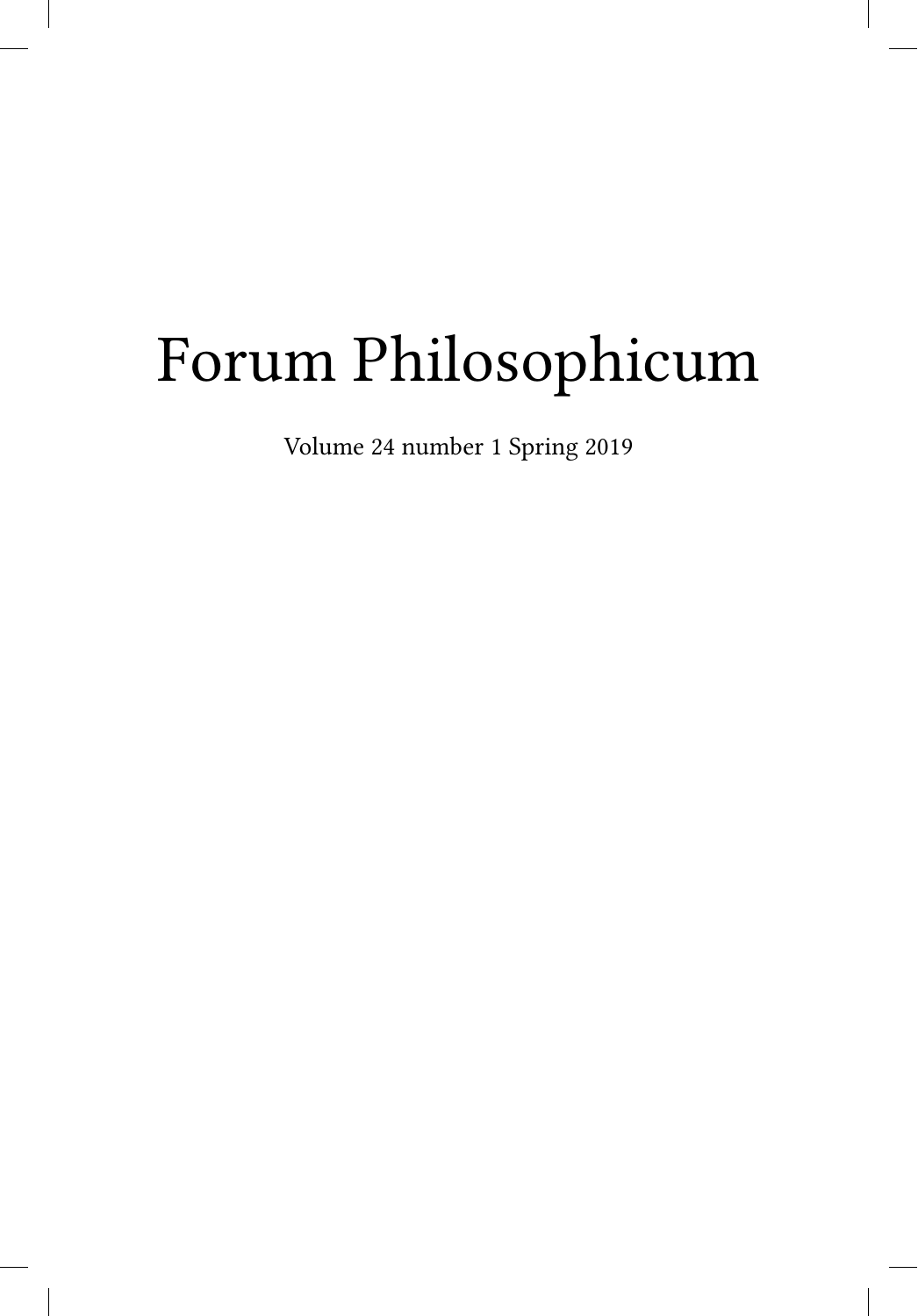*FORUM PHILOSOPHICUM* is a scholarly journal dedicated to philosophical inquiries into various respects of the relationship between philosophy and faith. It is published bi-annually in English by Ignatianum University Press, part of the Jesuit University Ignatianum in Krakow. The journal exists in both paper and electronic versions. The online version is available via the EBSCO Academic Search Complete electronic database (since vol. 6, 2001) and the Philosophy Documentation Center online subscription service (since vol. 1, 1996). Since vol. 23, 2018, all articles are published in full open-access model based on Creative Commons Attribution (BY) license. Selected earlier articles are published in open access on the journal's website.

## Editorial Board

| Bogumił Strączek, Editor-in-Chief                                                           |
|---------------------------------------------------------------------------------------------|
| Jesuit University Ignatianum in Krakow, Poland                                              |
| Jakub Pruś, Secretary and Associate Editor                                                  |
| Jesuit University Ignatianum in Krakow, Poland                                              |
| Szczepan Urbaniak SJ, Associate Editor for Phenomenology                                    |
| Jagiellonian University in Krakow, Poland                                                   |
| Marcin Podbielski, Associate Editor for Ancient and Patristic Philosophy                    |
| Jesuit University Ignatianum in Krakow, Poland                                              |
| Carl Humphries, Language Editor                                                             |
| Jesuit University Ignatianum in Krakow, Poland                                              |
| Férdia Stone-Davis, Language Editor                                                         |
| Margaret Beaufort Institute of Theology, Cambridge, UK                                      |
| Magdalena Jankosz, Auxiliary Editor                                                         |
| Pontifical University of John Paul II in Krakow                                             |
| Rev. Mark Sultana, Auxiliary Editor                                                         |
| University of Malta, Faculty of Theology, Malta                                             |
| $C_{\text{IDCHI}}$ $\mu_{\text{FION}}$ 200 sonics $C_{\text{OVFD}}$ Destey<br>$\sim$ iti nl |

Circulation 300 copies Cover Design ajti.pl ISSN (paper) 1426-1898 ISSN (online) 2353-7043 www https://forumphilosophicum.ignatianum.edu.pl Typeset by Jacek Zaryczny with Libertinus Serif open font

 $\odot$   $\odot$  *Forum PHILOSOPHICUM* is published by Ignatianum University Press under a Creative Commons Attribution 4.0 International License.

More information about *Forum Philosophicum*—its mission, contact data, Boards, submissions to the journal, editorial policies, subscriptions, online indexes, may be found in the Note about *Forum Philosophicum* on page 231.



**Republic of Poland**

The journal is funded by the competition "Support for Scientific Journals 2019–2020" organised by the Ministry of Science and Higher Education in Poland (8/WCN/2019/1) **Ministry of Science and Higher Education**